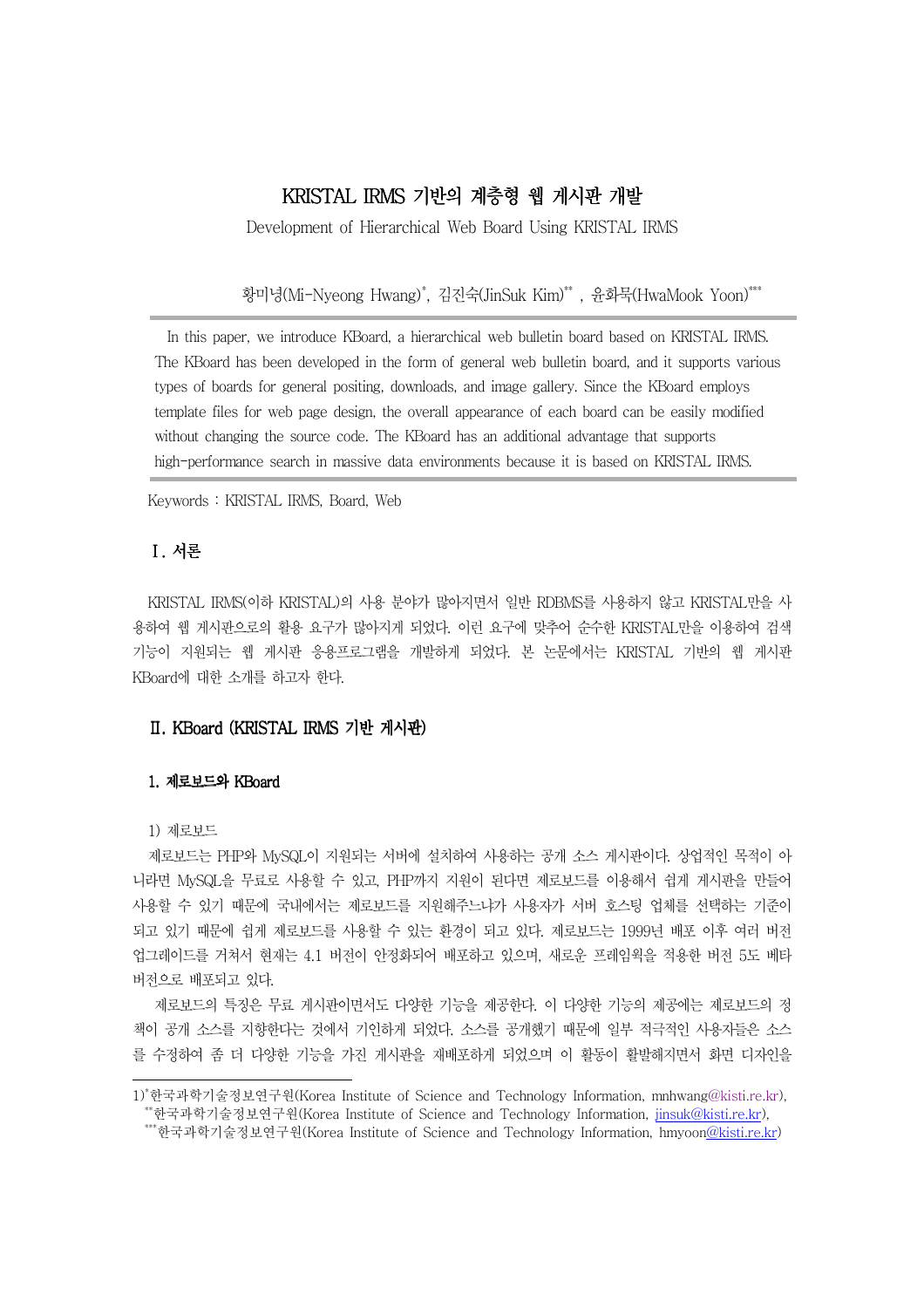뜻하는 스킨을 사용자들이 직접 수정하게 되었다. 그러나 스킨 변형에만 편중하여 추가적인 개발이 미비한 채로 시간을 끌어오다 올해 버전 5가 새롭게 선보이게 된 것이다. 이런 제로보드는 사용의 편리성에는 큰 점수를 줄 수 있으나 보안 문제가 가장 큰 약점으로 지목되고 있다 사용자가 제로보드를 한 번 설치한 후에는 적극적으로 . 보안 패치를 하지 않는다는 점과 PHP의 유연한 특성으로 인한 보안 관련 문제와 일반 사용자들이 낮은 PHP에 적용된 제로보드를 사용하고 있기 때문에 서버 관리자들이 보안 업그레이드를 하기 어렵다는 문제 등 종합적으 로 보안 관련하여 어려움을 보이고 있다. 이는 제로보드가 공개소스이면서 국내에서 제작되는 게시판의 상당수를 차지하고 있기 때문에 한 번 취약해진 보안성은 다수 사이트의 보안의 위험을 가져온다는 것에 있다.

그러나 쉽게 이 문제가 해결되지 않은 이유로는 제로보드의 소스 코드가 매우 혼잡하다는 것에서 기인된다. HTML 사용자 입출력, DB와의 연결 부분, 데이터 관리 부분 등 모든 코드가 섞여 있고, 이에 기반을 두어 각종 스킨들이 배포된 상황이여서 획기적인 수정이 힘들었다. 이 점을 보완하기 위해 버전 5 베타 버전이 배포되고 있 지만 업그레이드에 적극적이지 않는 사용자들이 현재 사용하고 있는 제로보드를 얼마나 버전을 업그레이드 시킬 지는 의문이다.

2) KBoard의 특징

KRISTAL IRMS 기반 게시판(이하 KBoard)은 제로보드의 기능적인 면을 참고하여 MySQL을 사용하지 않고 KRISTAL IRMS를 사용하여 만든 게시판이다. 현재 KRISTAL v3.1을 사용하고 있으며 KRISTAL을 이용한 검색 기능을 제공한다. 또한 계층형 게시판으로 만들어져 있으며 일반 사용자와 관리자 모드를 지원한다. 게시판 타입 으로는 일반 게시판, 자료실 게시판, 갤러리 게시판이 있으며 첨부파일을 다운로드시 직접 링크를 사용하지 않는 다. (제로보드는 직접 링크 사용) 또한 사용자의 입력을 받는 웹 인터페이스는 PHP로 작성하되 DB와 통신하는 실행 파일은 C++ 이진 파일이 그 역할을 담당하여 디자인을 관리하는 템플릿 파일이 HTML을 기초로 하여 따 로 관리하도록 각 역할을 분리한 것이 큰 특징이다.

3) KBoard의 구성도



그림 1에서 보듯이 KBoard는 사용자가 요청을 하면 그 요청을 분석하여 (PHP) KRISTAL 검색 서 버와 통신을 하게 되고(C++ 이진 파일) 그 결과를 템플릿 파일을 이용하여(HTML) 화면에 매핑해서 사용자에게 보여주도록 구성되어 있다 .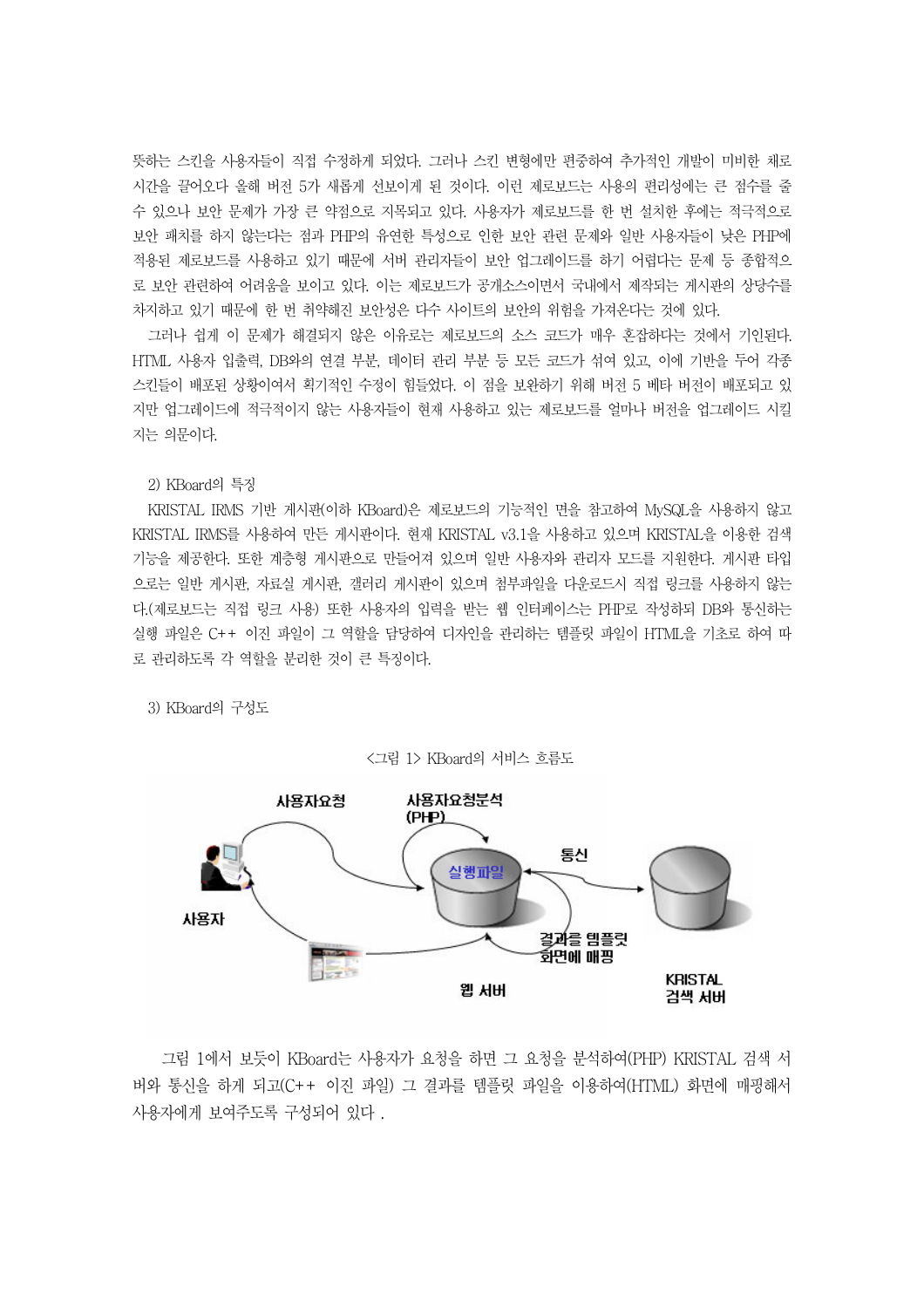| KRISTAL 버전   KRISTAL 3.1 |                          |
|--------------------------|--------------------------|
| <b>PHP</b>               | PHP 5이상, gd 라이브러리 설치     |
| 서버 화경                    | $\lim_{x \to 0} x, g$ ++ |
| 서버 구성                    | 웹 서버와 검색 서버(DB)의 분리 가능   |

< 1> 표 시스템 요구 사항

KBoard를 정상적으로 작동하여 사용하기 위해서 시스템 요구사항은 표 1과 같다. KRISTAL 버전 은 3.1 이상, PHP 버전은 5이상으로 gd 라이브러리가 함께 설치되어야 한다. 웹 서버와 검색 서버를 분리하여도 무관하다.

5) 게시판 DB 스키마

KBoard의 게시판 DB 스키마는 아래와 같다. TITLE은 게시물의 제목, AUTHOR은 작성자 이름, PASSWD는 비밀번호, EMAIL은 이메일 주소, AUTHORIP는 작성자 IP 주소, CONTENT는 본문 내용, DATE는 작성 날짜(녀월일시부초), UPFN1~UPFN5는 업로드한 파일이름으로 5개의 첨부파일을 허용 한다. RUPFN1~RUPFN5는 업로드한 파일이 실제로 저장된 위치를 기록한다. 업로드한 파일은 파일명 을 변환하여 암호화하여 저장하기 때문에 UPFN과 RUPFN는 그 정보가 서로 같지 않다. UPFNSZ1~UPFNSZ5는 업로드한 각 파일의 크기, DNFN1~DNFN5는 다운로드한 횟수를 담고 있다. LINK1, LINK2는 링크 정보, THREAD는 게시판을 계층형으로 정렬하기 위하여 KBoard에서 정의한 번호로 이후에 상세히 설명토록 하겠다. DEPTH는 이 글의 깊이를 표시한다. 0이면 새 글이고 1이상 이면 답변 글이 된다. CATEGORY는 분류를 정의하고 NOTICE는 공지사항인지 여부를 REPLYMAIL 은 회신 여부 체크, USEHTML은 HTML를 사용할 것인지 체크, ISSECRET은 비밀글 여부를 담는다. HIT는 조회 수 RECOMMEND는 추천 횟수, CHCOUNT는 현재 게시물이 아래로 몇 개의 답변 글을 가지고 있는지 정보를 담는다. 이는 THREAD, DEPTH와 어울려서 게시물을 계층형태로 보여주는데 필요하다. LEVEL은 작성자의 레벨. BOARDNAME은 게시판 이름이다.

| 게시판 목록                                       | 번호 |      | THREAD IDEPTHICHCOUNTI |
|----------------------------------------------|----|------|------------------------|
| '오라클 DB로 부터 자동 데이터 수집하는 기능이 있었으면 좋겠습니다.      |    | 3000 |                        |
| → [re] 문헌정보서비스에서 크리스탈과 RDBMS의 역할 관계          |    | 2999 |                        |
| → [re][re] 문헌정보서비스에서 크리스탈과 RDBMS의 역할 관계.     |    | 2998 |                        |
| → [re][re][re] 문헌정보서비스에서 크리스탈과 RDBMS의 역할 관계. |    | 2997 |                        |
| → [re] 논의를 시작하도록 해야겠습니다.                     |    | 2996 |                        |
| 할로윈 圖                                        |    | 2000 |                        |
| 데이터 입력시 processDocumentError 가 나는 이유가 뭔가요?   |    |      |                        |

<표 2> KBoard의 계층성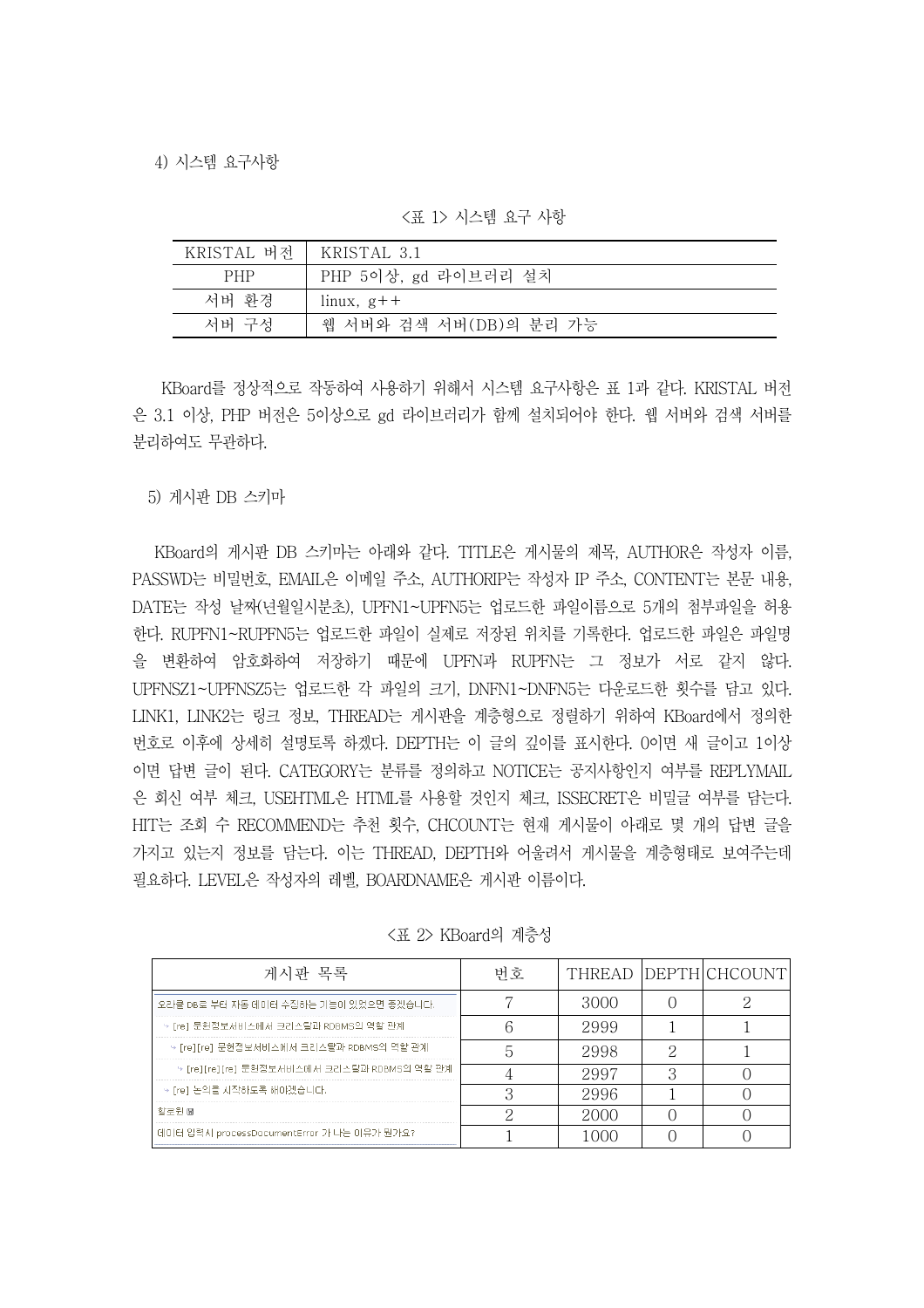| xml version="1.0"?                                                                                                                                                                      |                                                                                              |
|-----------------------------------------------------------------------------------------------------------------------------------------------------------------------------------------|----------------------------------------------------------------------------------------------|
| <databaseschema></databaseschema>                                                                                                                                                       |                                                                                              |
| <createdatabase database-name="boardDB" volume-dir="/data/home/acms/board_db/volume"></createdatabase>                                                                                  |                                                                                              |
| <createtableschema doc-type="plain" name="boardDB SCHEMA" use-aux-db="ves"></createtableschema>                                                                                         |                                                                                              |
| <stopword file="&lt;/td"><td></td></stopword>                                                                                                                                           |                                                                                              |
| "/data/home/acms/KRISTAL-3,1,1/examples3/stopword/swords-eng"/>                                                                                                                         |                                                                                              |
| <stopword file="&lt;/td"><td></td></stopword>                                                                                                                                           |                                                                                              |
| "/data/home/acms/KRISTAL-3.1.1/examples3/stopword/swords-han"/>                                                                                                                         |                                                                                              |
| Record Index Section                                                                                                                                                                    |                                                                                              |
| <basicsection <br="" name="TITLE">data-type="KSTRING"</basicsection>                                                                                                                    | index-type="INDEX_BY_MA"/>                                                                   |
| <basicsection <br="" name="AUTHOR">data-type="KSTRING"</basicsection>                                                                                                                   | index-type="INDEX_BY_TOKEN"/>                                                                |
| <basicsection <br="" name="PASSWD">data-type="KSTRING"</basicsection>                                                                                                                   | index-type="DO_NOT_INDEX"/>                                                                  |
| <basicsection <br="" name="EMAIL">data-type="KSTRING"</basicsection>                                                                                                                    | index-type="INDEX_AS_IS"/>                                                                   |
| <basicsection <br="" name="AUTHORIP">data-type="KSTRING"</basicsection>                                                                                                                 | index-type="INDEX_AS_IS"/>                                                                   |
| <basicsection <br="" name="CONTENT">data-type="KSTRING"</basicsection>                                                                                                                  | index-type="INDEX_BY_MA"/>                                                                   |
| <basicsection <br="" name="DATE">data-type="KSTRING"</basicsection>                                                                                                                     | index-type="INDEX_AS_IS"/>                                                                   |
| <basicsection <br="" name="UPFN1">data-type="KSTRING"</basicsection>                                                                                                                    | index-type="INDEX_BY_CHAR" DEFAULT-VALUE=""/>                                                |
| <basicsection <br="" name="UPFN2">data-type="KSTRING"</basicsection>                                                                                                                    | index-type="INDEX_BY_CHAR" DEFAULT-VALUE=""/>                                                |
| <basicsection <br="" name="UPFN3">data-type="KSTRING"</basicsection>                                                                                                                    | index-type="INDEX_BY_CHAR" DEFAULT-VALUE=""/>                                                |
| <basicsection <br="" name="UPFN4">data-type="KSTRING"<br/><basicsection <="" name="UPFN5" td=""><td>index-type="INDEX_BY_CHAR" DEFAULT-VALUE=""/&gt;</td></basicsection></basicsection> | index-type="INDEX_BY_CHAR" DEFAULT-VALUE=""/>                                                |
| data-type="KSTRING"                                                                                                                                                                     | index-type="INDEX_BY_CHAR" DEFAULT-VALUE=""/>                                                |
| <basicsection <br="" name="RUPFN1">data-type="KSTRING"<br/><basicsection <br="" name="RUPFN2">data-type="KSTRING"</basicsection></basicsection>                                         | index-type="DO_NOT_INDEX" DEFAULT-VALUE=""/><br>index-type="DO_NOT_INDEX" DEFAULT-VALUE=""/> |
| <basicsection <br="" name="RUPFN3">data-type="KSTRING"</basicsection>                                                                                                                   | index-type="DO_NOT_INDEX"_DEFAULT-VALUE=""/>                                                 |
| <basicsection <br="" name="RUPFN4">data-type="KSTRING"</basicsection>                                                                                                                   | index-type="DO_NOT_INDEX" DEFAULT-VALUE=""/>                                                 |
| <basicsection <br="" name="RUPFN5">data-type="KSTRING"</basicsection>                                                                                                                   | index-type="DO_NOT_INDEX" DEFAULT-VALUE=""/>                                                 |
| <basicsection <br="" name="UPFNSZ1">data-type="KINT"</basicsection>                                                                                                                     | index-type="DO_NOT_INDEX" DEFAULT-VALUE="0"/>                                                |
| <basicsection <br="" name="UPFNSZ2">data-type="KINT"</basicsection>                                                                                                                     | index-type="DO_NOT_INDEX" DEFAULT-VALUE="0"/>                                                |
| <basicsection <br="" name="UPFNSZ3">data-type="KINT"</basicsection>                                                                                                                     | index-type="DO_NOT_INDEX" DEFAULT-VALUE="0"/>                                                |
| <basicsection <br="" name="UPFNSZ4">data-type="KINT"</basicsection>                                                                                                                     | index-type="DO_NOT_INDEX" DEFAULT-VALUE="0"/>                                                |
| <basicsection <br="" name="UPFNSZ5">data-type="KINT"</basicsection>                                                                                                                     | index-type="DO_NOT_INDEX" DEFAULT-VALUE="0"/>                                                |
| <basicsection <br="" name="DNFN1">data-tvpe="KINT"</basicsection>                                                                                                                       | index-type="DO_NOT_INDEX"_DEFAULT-VALUE="0"/>                                                |
| <basicsection <br="" name="DNFN2">data-type="KINT"</basicsection>                                                                                                                       | index-type="DO_NOT_INDEX" DEFAULT-VALUE="0"/>                                                |
| <basicsection <br="" name="DNFN3">data-type="KINT"</basicsection>                                                                                                                       | index-type="DO_NOT_INDEX" DEFAULT-VALUE="0"/>                                                |
| <basicsection <br="" name="DNFN4">data-type="KINT"</basicsection>                                                                                                                       | index-type="DO_NOT_INDEX" DEFAULT-VALUE="0"/>                                                |
| <basicsection <br="" name="DNFN5">data-type="KINT"</basicsection>                                                                                                                       | index-type="DO_NOT_INDEX" DEFAULT-VALUE="0"/>                                                |
| <basicsection <br="" name="LINK1">data-type="KSTRING"</basicsection>                                                                                                                    | index-type="INDEX_AS_IS" DEFAULT-VALUE=""/>                                                  |
| <basicsection <br="" name="LINK2">data-type="KSTRING"</basicsection>                                                                                                                    | index-type="INDEX_AS_IS" DEFAULT-VALUE=""/>                                                  |
| <basicsection <br="" name="THREAD">data-tvpe="KINT"</basicsection>                                                                                                                      | index-type="INDEX AS NUMERIC"/>                                                              |
| <basicsection <br="" name="DEPTH">data-tvpe="KINT"</basicsection>                                                                                                                       | index-type="INDEX_AS_NUMERIC"_DEFAULT-VALUE="0"/                                             |
| <basicsection <="" data-type="KSTRING" name="CATEGORY" td=""><td>index-type="INDEX_AS_IS" DEFAULT-VALUE=""/&gt;</td></basicsection>                                                     | index-type="INDEX_AS_IS" DEFAULT-VALUE=""/>                                                  |
| <basicsection <br="" name="NOTICE">data-type="KBOOL"</basicsection>                                                                                                                     | index-type="INDEX_AS_IS" DEFAULT-VALUE="FALSE"/>                                             |
| <basicsection <br="" name="REPLYMAIL">data-type="KBOOL"</basicsection>                                                                                                                  | index-type="DO_NOT_INDEX" DEFAULT-VALUE="FALSE"/>                                            |
| <basicsection <br="" name="USEHTML">data-type="KBOOL"</basicsection>                                                                                                                    | index-type="DO_NOT_INDEX" DEFAULT-VALUE="FALSE"/>                                            |
| <basicsection <br="" name="ISSECRET">data-type="KBOOL"</basicsection>                                                                                                                   | index-type="DO_NOT_INDEX" DEFAULT-VALUE="FALSE"/>                                            |
| <basicsection <br="" name="HIT">data-type="KINT"</basicsection>                                                                                                                         | index-type="INDEX_AS_NUMERIC" DEFAULT-VALUE="0"/>                                            |
| <basicsection <="" data-type="KINT" name="RECOMMEND" td=""><td>index-type="INDEX AS NUMERIC" DEFAULT-VALUE="0"/&gt;</td></basicsection>                                                 | index-type="INDEX AS NUMERIC" DEFAULT-VALUE="0"/>                                            |
| <basicsection <br="" name="CHCOUNT">data-type="KINT"</basicsection>                                                                                                                     | index-type="INDEX_AS_NUMERIC" DEFAULT-VALUE="0"/>                                            |
| <basicsection <br="" name="LEVEL">data-type="KINT"</basicsection>                                                                                                                       | index-type="INDEX_AS_NUMERIC" DEFAULT-VALUE="9"/>                                            |
| <basicsection <="" data-type="KSTRING" name="BOARDNAME" td=""><td>index-type="INDEX_AS_IS"/&gt;</td></basicsection>                                                                     | index-type="INDEX_AS_IS"/>                                                                   |
| Virtual Section Definitions<br>Union Section Definitions                                                                                                                                |                                                                                              |
| <unionsection <br="" name="TITCON">include-sections="TITLE_CONTENT"/&gt;</unionsection>                                                                                                 |                                                                                              |
|                                                                                                                                                                                         | include-sections="AUTHOR TITLE CONTENT"/>                                                    |
| <unionsection <br="" name="TITCONAU"><unionsection_name="all"< td=""><td>include-sections="TITLE AUTHOR EMAIL CONTENT LINK1 LINK2" /&gt;</td></unionsection_name="all"<></unionsection> | include-sections="TITLE AUTHOR EMAIL CONTENT LINK1 LINK2" />                                 |
|                                                                                                                                                                                         |                                                                                              |
| <createtable table-name="boardDB_TABLE" with-schema="boardDB_SCHEMA"></createtable>                                                                                                     |                                                                                              |
|                                                                                                                                                                                         |                                                                                              |

표 2에서 보듯이 새로운 글이 작성되면 THREAD값은 가장 큰 THREAD값에서 1000을 더하여 그 값을 부여하고 DEPTH와 CHCOUNT는 자동적으로 0이 들어간다. 답변 글의 경우에는 THREAD는 자 신의 부모 글의 THREAD-1이 되고, DEPTH는 부모+1, CHCOUNT는 0이 된다. 그러면서 자신의 부 모 글의 CHCOUNT+1 해주게 된다. 이렇게 하는 이유는 자식 글 즉 답변 글이 있는 경우는 부모 글 을 삭제할 수 없도록 하기 위해서이다. (단, 관리자의 경우에는 게시판 목록에서 다수 삭제가 가능한 권한을 따로 부여한다.) 이와 동시에 새로 들어간 자식 글 THREAD값을 하나씩 감소시킨다. 표 2의 게시판 목록에서 글이 작성된 순서는 1->2->7->3->6->5->4 이다. 따라서 번호 7번 아래의 첫 번째 답변글은 3번 글로 3번 글이 입력되는 당시에는 3번 글의 THREAD는 2999가 되고 DEPTH는 1, CHCOUNT는 0이 된다. 그러나 6번 글이 다시 7번 글의 답변글로 달리면서 3번 글은 THREAD는 2998로 감소되고, 6번 글이 2999번이 된다. 이어 6번 글의 답변글로 5번 글이 달리면서 5번 글이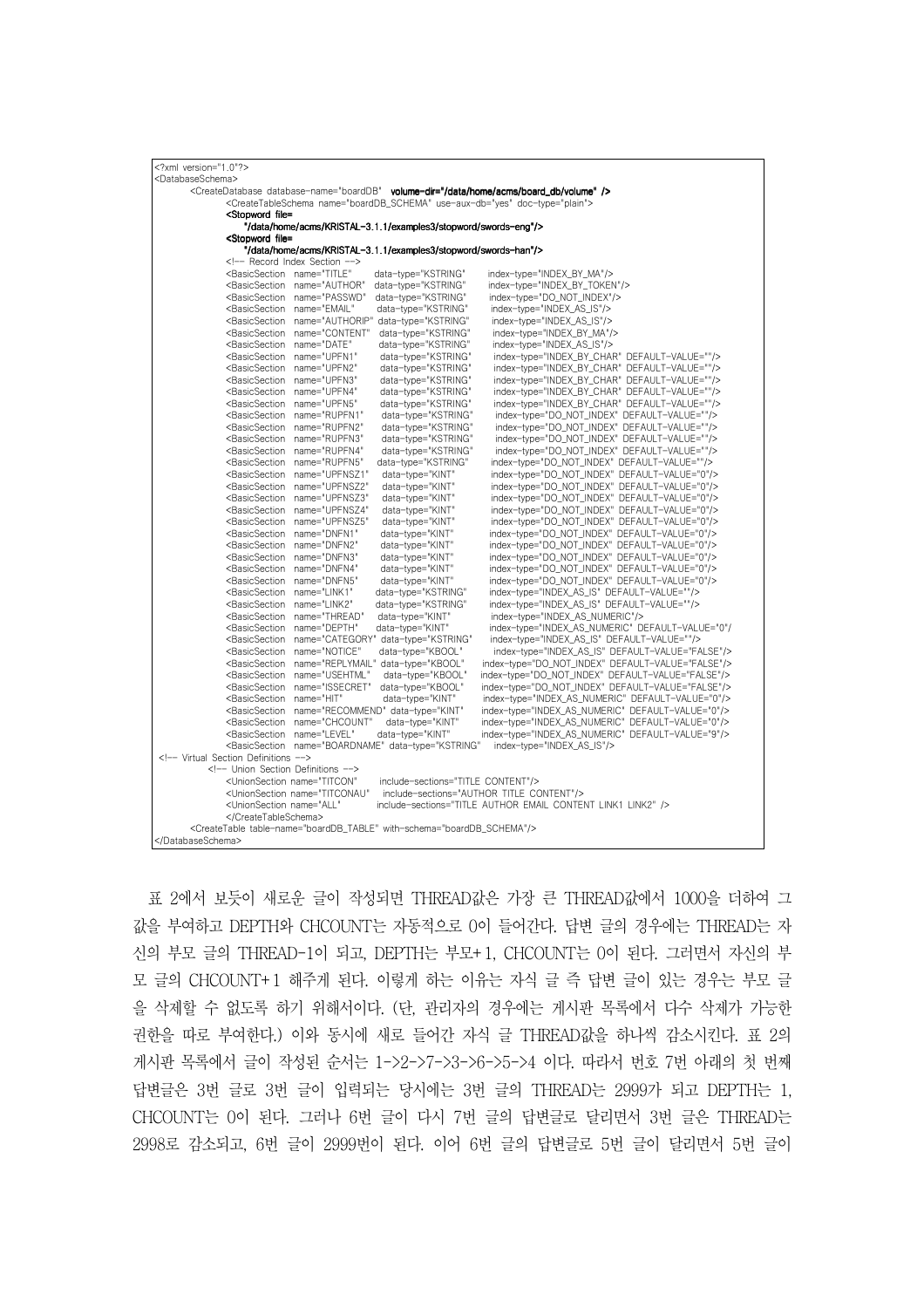2998이 되고, 3번 글은 2997로 1이 감소된다. 이후 5번 글에 4번 글이 답변 글이 되면서 다시 3번 글이 2996이 되게 된 것이다.

이런 방식을 부분 업데이트형이라고 부를 수 있는데 신규 글이 등록되면 THREAD값들의 업데이트 는 없지만 답변 글이 입력되면 그 이하의 답변 글이 있는 경우에만 THREAD값이 변경되기 때문에 DB 의 수정 빈도가 낮은 편이다. 이렇게 THREAD 정책을 사용하게 되면 THREAD값을 기준으로 내림차 순으로 정렬하면서 DEPTH값을 기준으로 들여쓰기를 통해서 게시판의 계층형태 목록을 가시화할 수 있어서 편리한 장점이 있는 있다. 반면에 신규 글만 작성될 때에는 1000씩 THREAD값이 늘어나 THREAD값이 과장되게 사용된다는 약점도 있다. 글의 삭제는 CHCOUNT가 0인 글, 즉 답변 글(자식 글)이 없는 경우만 허용한다. 즉 표 2에서는 글 번호 7, 6, 5는 삭제가 불가능하다. 이런 삭제 정책은 제로보드에서도 동일하게 사용하고 있다. 관리자 권한일 때에는 목록 보기에서 다중 선택을 동해 일괄 삭제 기능을 지원해주고 있다.

6) 템플릿 파일

KBoard에서는 웹 브라우저에 뿌려지는 화면 디자인을 소스 코드에서 삽입하지 않고 템플릿 파일로 따로 관리하고 있다. 이는 기본적은 HTML에 KBoard에서 정의한 일부 예약어를 삽입함으로 해서 KBoard의 파서가 템플릿 파일을 읽어 들여 검색 서버에서 얻은 결과를 해당하는 예약어와 치환하여 HTML를 완성한 후 화면에 보여주는 것으로 정의된 규칙만 이해한다면 자유롭게 화면 디자인 변경이 가능하다.

|                     | ○ 게시판LIST - Microsoft Internet Explorer                                    |         |         |    |               |                                                          |                                 |
|---------------------|----------------------------------------------------------------------------|---------|---------|----|---------------|----------------------------------------------------------|---------------------------------|
| 파일(F)<br>편집(E)      | 보기(V)<br>즐겨찾기( <u>A</u> )<br>도구(I)<br>도움말(H)                               |         |         |    |               |                                                          | ж                               |
| (→ 뒤로 →             | 2 公 024 大部知 2 3 画 - 3 名<br>$\vert x \vert$                                 |         |         |    |               |                                                          |                                 |
|                     | 주소(D) <b>All</b> http://kristal.kisti.re.kr/~board/template_ATIT/list.html |         |         |    |               |                                                          | $\mapsto$<br>이동<br>$\checkmark$ |
| [#SEARCH]           |                                                                            |         |         |    |               |                                                          |                                 |
|                     | 제목+내용 ~<br>[#query]                                                        |         |         | 검색 | [#MORESEARCH] |                                                          |                                 |
| [#SEARCH_END]       |                                                                            |         |         |    |               | 총 [#TOTAL_COUNT]건의 게시물 중 [#CUR_PAGE] / [#TOTAL_PAGE] 페이지 |                                 |
| 변호                  | <b>I#SORT_TITLET</b>                                                       |         |         |    | 작성자           | 작성일                                                      | $[$ <b><i>ISORT_HIT]</i></b>    |
| 공지                  | [#TITLE] [#HAVE FILE] [#IS NEW]                                            |         |         |    | [#AUTHOR]     | $[$ #DATE]                                               | $[$ #HIT]                       |
| $[$ #INDE $\times]$ | $[$ #TITLE] $[$ #HAVE_FILE] $[$ #IS_NEW]                                   |         |         |    | [#AUTHOR]     | $[$ #DATE]                                               | $[$ #HIT]                       |
|                     | [#PREV]                                                                    | [#PAGE] | [#NEXT] |    |               | [#RECENTLY_BUTTON][#WRITE_BUTTON]                        |                                 |
|                     |                                                                            |         |         |    |               |                                                          |                                 |
| 2) 완료               |                                                                            |         |         |    |               |                                                          | ◎ 신뢰할 수 있는 사이트                  |

< 2> 그림 템플릿 화면을 웹 브라우저로 봤을 때

템플릿 파일은 "목록보기", "상세보기", "입력/수정", "상세보기" 등 4개의 파일로 나뉘어져 있다. 이 목록보기의 템플릿 파일의 형태에 따라 화면이 일반 게시판 목록으로 보이기도 하고 갤러리 게시판 의 형태로 보이기도 한다. 그림 2는 목록보기 템플릿 파일을 웹 브라우저로 보여주고 있다. HTML에